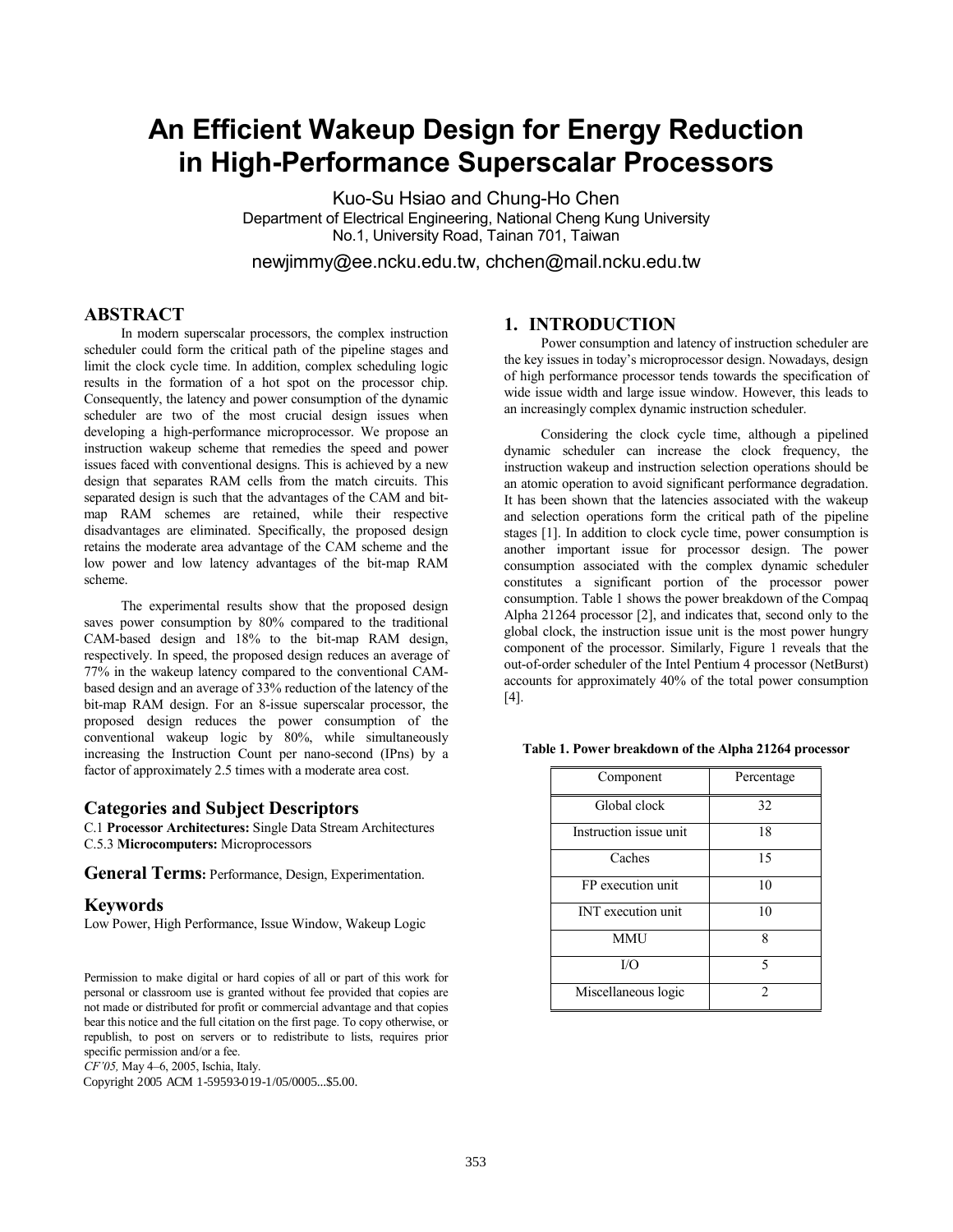

**Figure 1. Power breakdown for the Intel Pentium 4 processor.** 

As shown in Figure 2, approximately 50% of the wakeup operations do not result in any instruction wakeup for the first (left) or the second (right) source operand. About 44% of the wakeup operations wake up only one instruction. Matching all of the tags in the issue window only to wake up a few instructions is inefficient in terms of both time and energy. In this paper, we propose a wakeup design that remedies the power consumption and the latency issues faced with conventional designs.

The remainder of this paper is organized as follows. Section 2 reviews dynamic schedulers used in superscalar processors. Section 3 details two conventional schedulers followed by the proposed one. Section 4 presents the experimental methodology and the evaluation results. Section 5 provides a brief review of previous related work, and finally, Section 6 presents the conclusion.



**Figure 2. Number of instructions woken up per each broadcast result for the left and right source operand in a 16-issue 128 entry processor.** 

# **2. DYNAMIC SCHEDULER FOR SUPERSCALAR PROCESSORS**

In this section, we provide background discussions for the operations of dynamic schedulers used in superscalar processors.

Figure **3** depicts a baseline model of a superscalar processor. The fetch unit retrieves multiple instructions from the instruction cache and uses a branch predictor to assist in fetching instructions speculatively over basic blocks during a clock cycle. Subsequently, the instructions are decoded and their register designators are renamed for resolving WAR (write after read) and WAW (write after write) dependences. In the issue window, instructions wait for their source operands to become available for execution. The wakeup and select logics schedule instructions for out-of-order execution. Instructions are committed in program order to ensure correct completion of the executing program.



**Figure 3. Baseline model of a superscalar processor.** 

## **2.1 Instruction Wakeup and Selection**

The wakeup logic is responsible for waking up the instructions in the issue window when their source operands become available. When an instruction is going to complete execution, its destination tag is forwarded to the wakeup logic to wake up the relevant dependent instructions. Once both source operands are available, the wakeup logic sends a request for execution to the instruction select logic for this instruction. The detail of the wakeup design is discussed in Section 3.

The instruction select logic is responsible for selecting the appropriate instructions for execution from the instructions that have both their source operands available. Once a functional unit becomes available, the select logic then directs a ready instruction to that unit for execution. Many selection policies have been presented for the case where the number of ready instructions exceeds the capacity of the available functional units [3], for instance, the oldest first selection algorithm [1]. When an instruction is selected for execution, the select logic responds with a grant signal. If the size of the issue window is n, then the grant signals are numbered from 0 to n-1, respectively.

#### **3. WAKEUP LOGIC DESIGNS**

 We begin first by introducing a conventional CAM-based design [1] and a bit-map RAM design [10] for the wakeup logic and then detail our approach.

## **3.1 CAM-Based Scheme**

Conventional wakeup logic implementation is based on CAM (content-addressable memory) structure [1]. A CAM-based wakeup logic is shown in Figure 4. Once an instruction has been renamed, the allocated destination tag is inserted into the destination tag RAM (upper part of Figure 4a). The renamed left and right source tags are inserted into the left and right source tag fields (Tag L and Tag R) of the issue window respectively. The ready bits (Rdy L and Rdy R) are employed to indicate whether the corresponding source operands are available or not.

The grant signals from the select logic are used to index the destination tag RAM to retrieve the corresponding destination tags. The result tag bits are then driven on the tag bus (Tag 1 to Tag w) to the CAM array, which matches them with all the left and right source tags in the issue window.

Figure 4b depicts a single cell of the CAM array. Two chained inverters represent the memory cell for storing one bit of the source tag data, while two NMOS transistors form the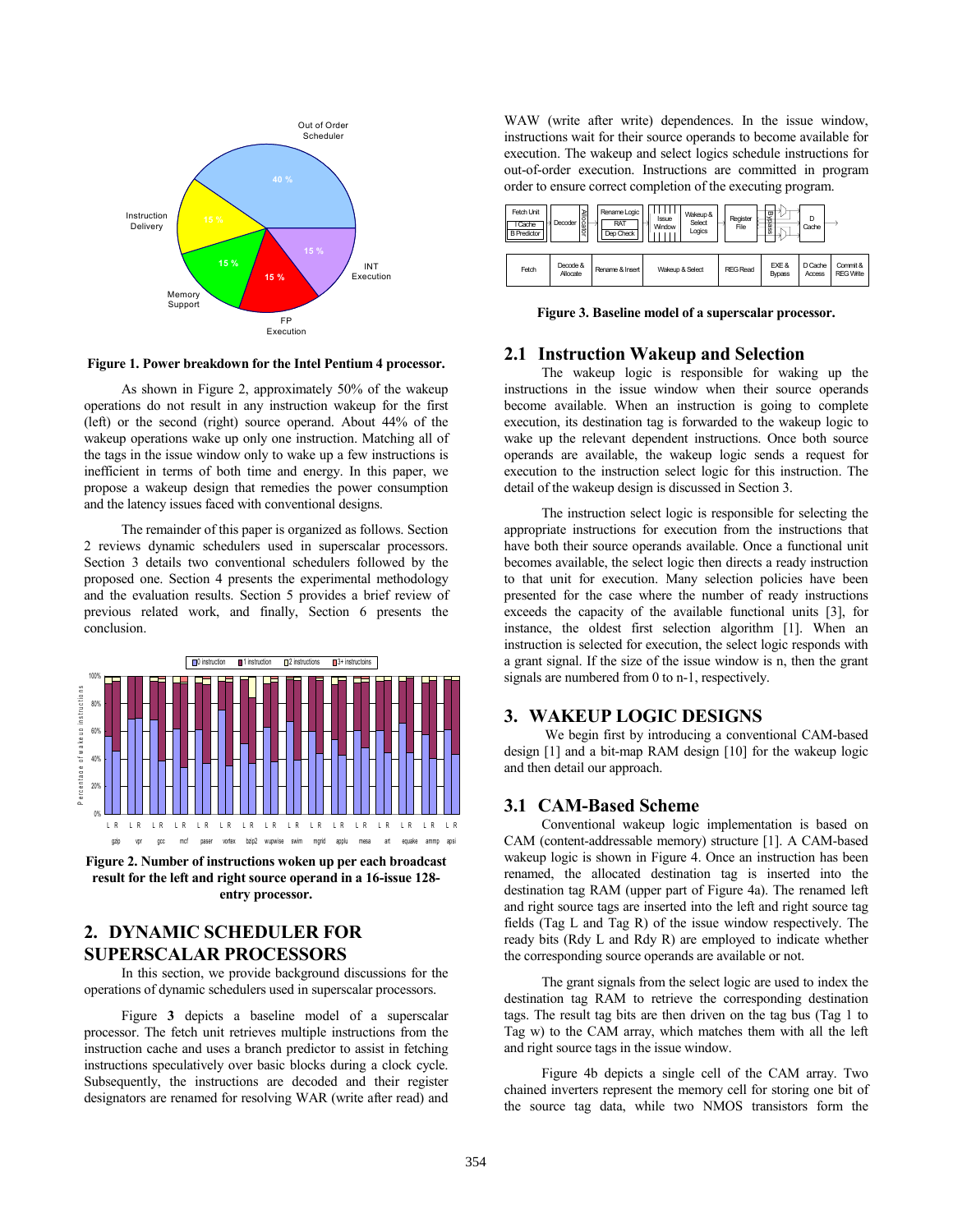comparison circuit required to match the source operand bit with the result tag bit. Note that in this configuration, the memory cell and comparison circuit are closely integrated together.

With the match line being pre-charged high, if a match between the incoming tag and the source tag occurs, the match line remains high. Specifically, if result tag  $j$  ( $1 \le j \le w$ , w is the issue width) matches with a source operand tag, then match line *j* remains high. If one of the result tags (Tag 1 to Tag w) matches with the source tag, the ready bit should be set to indicate that this operand is available. In this way, the final ready signal (Rdy) is formed by the OR operations of all the match lines. In contrast, if the result tag bit is not equal to the corresponding cell bit, one of the two comparison circuits will be turned on to pull the match line down, that is, a mismatch occurs.



**Figure 4. (a) Wakeup logic using CAM structure. (b) CAM cell closely integrated with the matching circuit.** 

## **3.2 Bit-Map RAM Scheme**

Although only a few instructions are woken up, a CAMbased design actually matches the result tags with all of the source tags in the issue window. Clearly, this operation is both time and energy inefficient. The RAM scheme reduces the power requirements during the wakeup process [10].

Figure 5 depicts a wakeup logic implemented by using bitmap RAM structure. Two bit-map RAMs are used to store the dependence between instructions (left and right source operands) in the form of bit position. Each bit of the RAM structure represents dependence between two instructions. For example, the bit pointed to by  $i^{\text{th}}$  column and  $j^{\text{th}}$  (0≤ *i, j* ≤n-1) row in the bit-map RAM indicates that instruction *j* requires a source operand from the output of instruction *i*. That is, all of the instructions that depend on instruction *i* form the column vector *i*. In this way, the wakeup operation can be simplified to a RAM-read operation. The read signal (grant line) selects a column of the bit vectors for output.

The bit-map RAM is a square memory array of which the number of row and column are identical to the size of the issue window. The two bit-map RAMs handle the instruction wakeup operations for the left and right operands.



**Figure 5. Bit-map wakeup design.**

After renamed, the data dependence between the producer and the consumer instruction is inserted into the bit-map RAMs. As shown in Figure 6, the destination entry number (instruction *j*, for instance) is used to index the RAM structure to select the write word line. The renamed source tag (the entry number of instruction *i* that produces the result as the source operand for instruction *j*) is decoded to drive the corresponding write bit line. Consequently, the bit, which is located at the  $i<sup>th</sup>$  column and the  $j<sup>th</sup>$ row in the bit-map RAM, is set to indicate that instruction *j* depends on instruction *i.*

In the wakeup operation, the grant signal (grant *i*, for instance) from the select logic drives the corresponding read word line to select a column (the  $i<sup>th</sup>$  column) of the RAM cells. If the cells in the selected column have been set previously, they pull down the read bit lines (only the  $j^{\text{th}}$  bit line is pulled down, in this example). The outputs of the selected column drive the ready bits accordingly. Thus, the wakeup operation is accomplished by means of a read operation.



**Figure 6. Bit-map RAM circuit.**

#### **3.3 A Complexity-Efficient Design**

Although the RAM-based wakeup design is more energy efficient and faster than the CAM-based scheme, the large area cost of the bit-map RAM may prohibit its usage in a processor with a large issue window. In addition, using a large bit-map RAM structure may lead to excessive wire delay in the process of future technology [16]. To overcome this problem, we develop new instruction wakeup logic, which is able to reduce the area used while achieving low power and high speed requirements.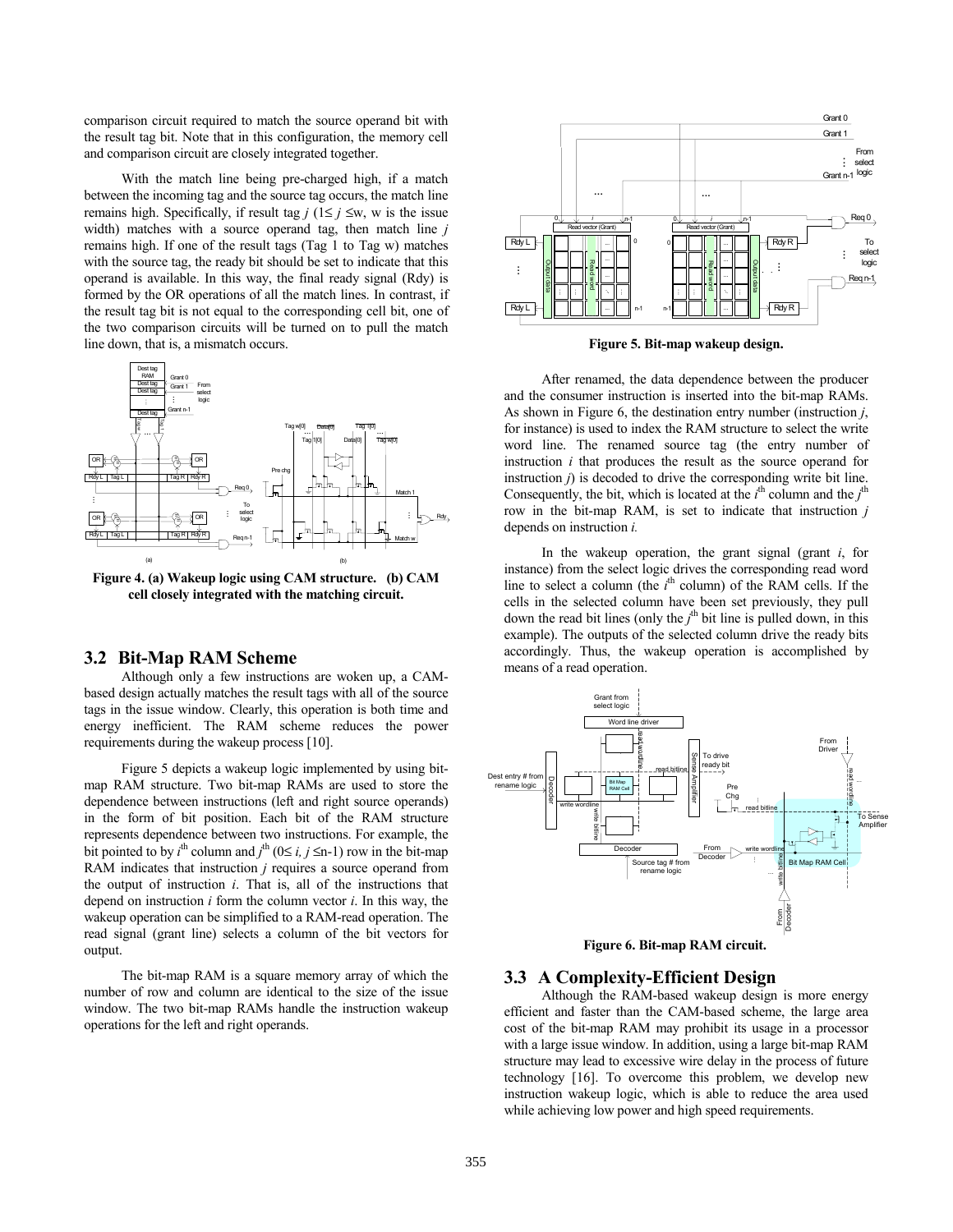Figure 7 presents the proposed wakeup logic. Two sets of the wakeup structure are used to handle instruction wakeup operations for the left and right source operand respectively. This wakeup logic is designed to match the source tags in the issue window directly with the grant lines from the select logic in an efficient manner. Each entry of the wakeup design employs the proposed 32-bit wakeup circuit as shown in Figure 8 to perform wakeup operation.



**Figure 7. The proposed wakeup logic.** 

In Figure 8, the 32-bit wakeup circuit matches 5-bit source tag with 32 grant lines. The two chained inverters stand for a RAM cell. There are five data cells for storing source tag and a valid bit data cell to indicate whether this tag is valid or not. The 5-bit source tag is decoded into 32 decoded output lines that are connected to 32 match circuits. The grant input lines are represented by the vertical lines (grant0 to grant31), each of which runs through the match circuits to match with corresponding decoded line. Each match circuit consists of two nMOSFET transistors that match the decoded line with the grant line.



**Figure 8. A 32-bit wakeup circuit.** 

We have designed the layout of the wakeup design for an 8issue processor. In this layout, the decoder and the RAM cells for source tag are placed in the center of the wakeup module. The source tag consists of 6 RAM cell bits that has 8 write ports (for 8 issue processor). Two sets of 16 match circuits are placed at the left and right sides of the source tag respectively to match 32 grant lines with 32 decoded lines.

Since the 32-bit wakeup circuit module only has 32 grant input lines, for a larger issue window, the wakeup logic can be built up by merging multiple lanes of 32-bit wakeup circuit to accommodate more grant input lines. For example, wakeup logic for a 128-entry issue window can be built up by using four lanes of the 32-bit wakeup circuit as shown in Figure 9. The 128 grant lines are divided into 4 groups. Each group goes into a lane of the wakeup logic.



**Figure 9. Proposed wakeup logic for 128-entry issue window.** 

After renamed, the source tag is inserted into the appropriate location of the wakeup logic in the following way. The destination tag is used to select one of the 128 entries of the wakeup logic. Besides, the most significant two bits of the renamed source tag are used to select one group out of the four to which the least significant five bits of the source tag are written. In other words, in each entry only the tag data in the selected lane is valid while the tag data in the rest of the lanes are invalid. The written 5-bit tag is decoded to drive the corresponding decoded line that is connected to one of the 32 match circuits. In each entry, only one decoded line is driven to wait for the corresponding grant line while the remainders are set low to turn off the other match circuits.

As stated previously, the select logic sends a grant signal to trigger wakeup operations for the left and right source operand. The grant signal is delayed for the appropriate cycles of this execution and then is sent to the left and right wakeup structure to wake up instructions that depend on this result. The grant lines go through all the entries of the wakeup structure. In each entry, each grant line connects to its match circuit that matches this grant line with the corresponding decoded line. When both the grant line and the corresponding decoded line become active, the match circuit pulls the match line low to indicate that this operand is available. If both the left and the right ready bits of an instruction are set, this instruction sends a request for execution to the select logic as described previously.

Compared to the CAM-based design, the proposed wakeup logic does not need to read the destination tags and hence the wakeup operation is faster. Additionally, the inputs of our design are grant lines, not destination tags. At most, only *w* grant lines are driven rather than *x* tag bits are driven. Where

 $w$  = issue width,

 $x =$  issue width  $\times$  tag length.

Furthermore, only the match line that depends on the execution result is active to drive the ready bit. Therefore, the proposed wakeup design is not only faster than the CAM-based design, but also more energy efficient.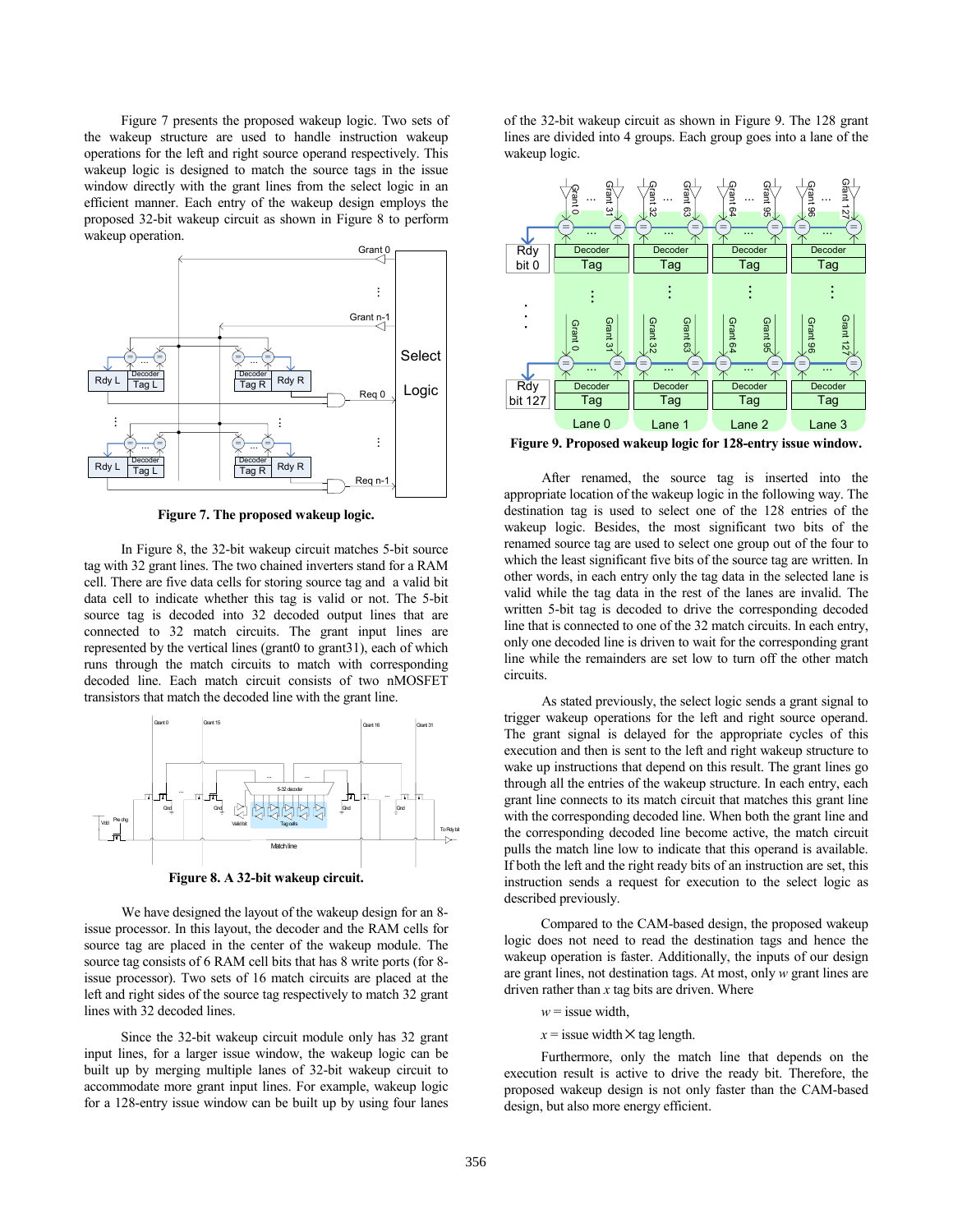Compared to the bit-map RAM scheme, our design separates the RAM cells from the match circuits in order to use only a small area for the match circuits. Although the area of the match circuits in this design grows proportionally with the square of the size of the issue window, the area of the separated RAM cells grows only linearly with the increasing of the issue window. Hence, the proposed design drastically reduces the area requirement unlike the case of bit-map RAM that all grows proportionally with the square of the issue window size.

## **4. EXPERIMENTAL EVALUATION**

In this section, we present the evaluation methodology and the results of power consumption, timing analysis, and area cost for the three designs.

## **4.1 Experimental Methodology**

We used the Wattch simulator [6] to simulate the power consumptions of the three wakeup designs. The Wattch simulator is a tool based on SimpleScalar [7] for extracting the relative power consumptions of individual components in a superscalar processor. In Wattch, the data cell of source tag in the proposed design was modeled as conventional RAM cell and the match circuit of the proposed design was modeled as the match circuit in CAM structure. In addition, the RAM cell of bit-map structure was extended from the conventional RAM cell. Other parameters for the Wattch simulator include 1GHz clock frequency, 1.8V Vdd, and 0.18µm technology process.

Table 2 presents the architectural parameters for three different issue-width processors evaluated in this study. Architectural simulation was conducted using 7 integer and 9 floating point benchmark programs as specified by the SPEC2000 [8]. The test input set was used for all the selected SPEC2000 benchmark programs. Additionally, five Media-bench programs [11] were employed to obtain an even more comprehensive evaluation of the three designs. All the ported benchmark programs were compiled with full optimization (-O4) and were run to completion.

 The Avant! Hspice tool was used to extract timing data for the circuit level designs. The Hspice circuit model was based on the one proposed by Ernst and Austin [5]. Finally, the parameters of CMOS transistors and wires in three designs all conformed to the design rules of TSMC 0.18µm process. The area sizes of the cells in three designs were based on the model in [9].

## **4.2 Power Consumption Statistics**

Figure 10 presents the comparisons of power consumptions for the three wakeup logics in an 8-issue processor that has 64 entries issue window. The results indicate that the proposed design consumes the least amount of energy. Specifically, its power consumption is only 20% that of the CAM-based design and 80% that of the bit-map RAM design.

Additionally, the power consumptions of the three designs were also evaluated for 4-issue and 16-issue processors; the results are shown in Table 3. For the 16-issue 128-entry issue window processor, the proposed design only consumes approximately 14% of the power taken by the CAM-based design and approximately 46% of the power consumed by the bit-map RAM design. Regarding the 4-issue 32-entry issue window processor, the proposed scheme consumes about 26% of the power of the conventional CAM-based design. Because of the small load capacitances of the word line and bit line, the bit-map RAM scheme has the best power consumption of the three wakeup designs in a 32-entry 4-issue processor.



**Figure 10. Power consumptions for the three designs.**

| Table 2. Architectural parameters |                                                                                                                                                                                                                  |                                          |                                            |  |  |  |  |  |  |
|-----------------------------------|------------------------------------------------------------------------------------------------------------------------------------------------------------------------------------------------------------------|------------------------------------------|--------------------------------------------|--|--|--|--|--|--|
| Dispatch, issue, commit width     | 4                                                                                                                                                                                                                | 8                                        | 16                                         |  |  |  |  |  |  |
| Issue window size/ LSO size       | 32/8                                                                                                                                                                                                             | 64/16                                    | 128/32                                     |  |  |  |  |  |  |
| <b>Functional units</b>           | 4 IALU, 1 IMUL, 2 FALU,<br>1 FMUL, 2 LSU                                                                                                                                                                         | 8 IALU, 2 IMUL, 4 FALU,<br>2 FMUL, 4 LSU | 16 IALU, 4 IMUL, 8 FALU,<br>4 FMUL, 8 LSU  |  |  |  |  |  |  |
| L1 I-cache/ L1 D-cache            | 4-way, 64KB, 32-byte line, 1-cycle latency/                                                                                                                                                                      |                                          | 4-way, 64KB, 32-byte line, 1-cycle latency |  |  |  |  |  |  |
| $L2$ cache/TLB                    | 4-way, 256KB, 64-byte line, 10-cycle latency/                                                                                                                                                                    | 4-way, 128-entry, 4KB page size          |                                            |  |  |  |  |  |  |
| Memory width and latency          | 64-bit wide, 75 cycle latency, 4-cycle burst                                                                                                                                                                     |                                          |                                            |  |  |  |  |  |  |
| Branch predictor                  | Combination of bimodal and 2-level global predictor/<br>2048-entry bimodal 8-bit history, 2048-entry level 2<br>16-entry RAS(return address stack)/8-cycle penalty<br>1024-entry chooser/ 4-way, 1024-entry BTB/ |                                          |                                            |  |  |  |  |  |  |

**Table 2. Architectural parameters**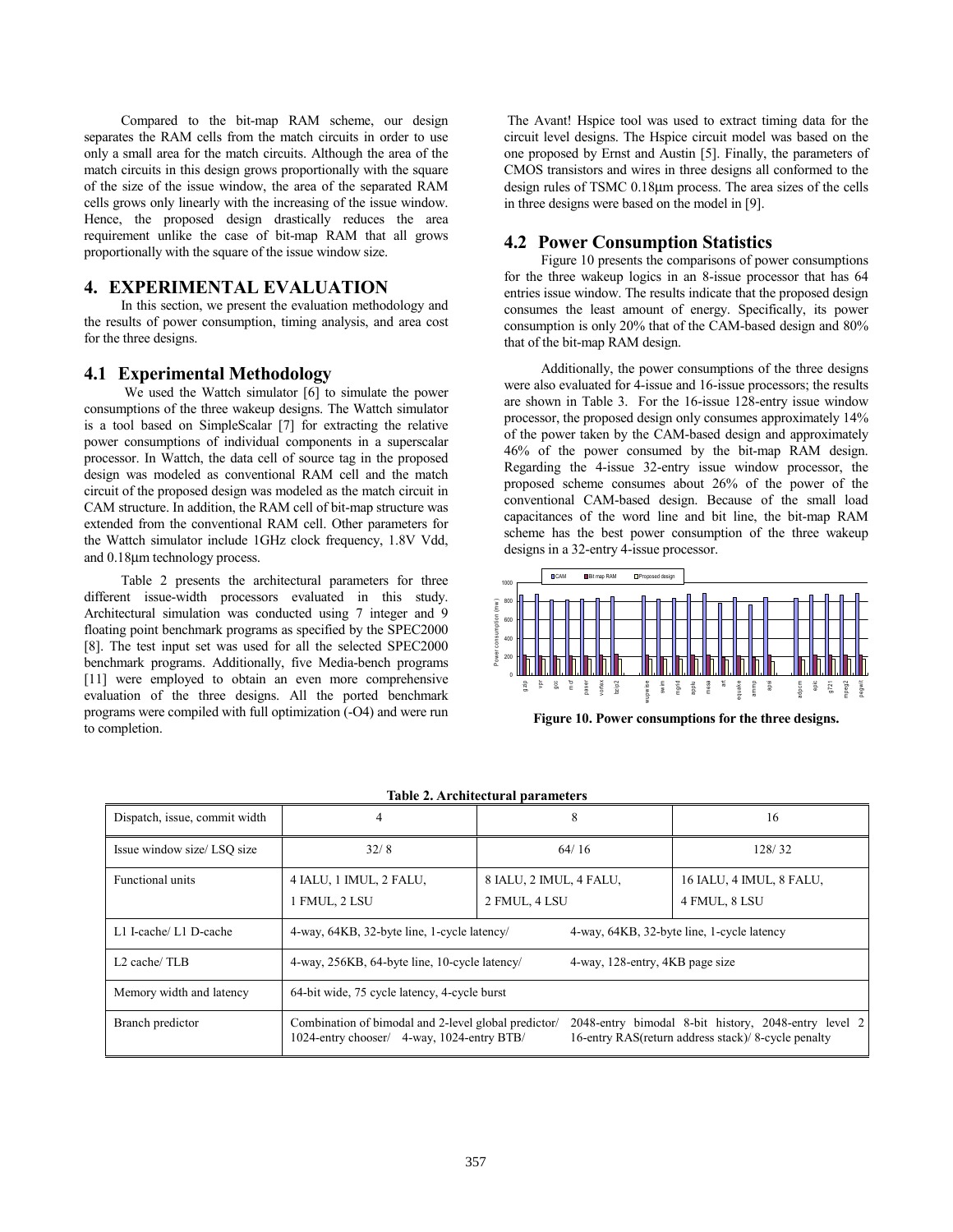

**Figure 11. Latency of three different wakeup logics (ps)** 

## **4.3 Circuit Timing Result**

Figure 11 shows that the latency of the proposed wakeup logic is 20% to 50% less than that of the bit-map RAM design and 60% to 90% less than that of the CAM-based design for the various configurations of processor. That is, the speed of the proposed wakeup design is the fastest among the three designs. Figure 12 presents the IPns (instructions per nano-second) for processors with three different wakeup schemes. The results reveal that the IPns of the processor with the proposed wakeup design is about 2.5 times greater than that with the CAM-based design and 1.2 times greater than that with the bit-map RAM design.



**Figure 12. IPns for 8-issue 64-entry issue window processor.**

## **4.4 Area Size Tradeoff**

Figure **13** shows the area sizes of the three designs. The area of the CAM-based design is the smallest of the three for the 4-issue and 8-issue processors. For the 16-issue processor, the size of the CAM structure increases because it needs 16 ports for destination tags and 16 write ports for source tags for each CAM cell. In this case, the area of the CAM-based design is larger than that of the proposed design.

The area of the bit-map RAM wakeup logic becomes unacceptably large as the window size increases since it is proportional to the square of the issue window size. The area of the 128-entry bit-map RAM design is approximately 5 to 6 times of the CAM-based design.

|            | 4-issue 32-entry processor |             |                 | Table 5. I ower consumption statistics (thw)<br>8-issue 64-entry processor |     | 16-issue 128-entry processor |      |      |                                 |
|------------|----------------------------|-------------|-----------------|----------------------------------------------------------------------------|-----|------------------------------|------|------|---------------------------------|
|            | <b>CAM</b>                 | Bit-map RAM | Proposed design | CAM                                                                        |     | Bit-map RAM Proposed design  |      |      | CAM Bit-map RAM Proposed design |
| gzip       | 204                        | 43          | 52              | 870                                                                        | 216 | 173                          | 4623 | 1388 | 634                             |
| vpr        | 205                        | 45          | 53              | 873                                                                        | 209 | 171                          | 4604 | 1406 | 637                             |
| gcc        | 194                        | 41          | 52              | 813                                                                        | 209 | 171                          | 4259 | 1358 | 631                             |
| mcf        | 191                        | 41          | 52              | 814                                                                        | 210 | 172                          | 4319 | 1373 | 632                             |
| paser      | 196                        | 42          | 52              | 822                                                                        | 212 | 172                          | 4335 | 1367 | 632                             |
| vortex     | 200                        | 43          | 52              | 831                                                                        | 218 | 173                          | 4312 | 1399 | 636                             |
| bzip2      | 203                        | 45          | 53              | 848                                                                        | 227 | 175                          | 4450 | 1424 | 639                             |
| Int. avg.  | 199                        | 43          | 52              | 839                                                                        | 214 | 172                          | 4457 | 1392 | 635                             |
| wupwise    | 202                        | 43          | 52              | 860                                                                        | 217 | 173                          | 4511 | 1401 | 636                             |
| swim       | 193                        | 40          | 51              | 819                                                                        | 206 | 171                          | 4353 | 1360 | 631                             |
| mgrid      | 196                        | 42          | 52              | 836                                                                        | 211 | 172                          | 4399 | 1368 | 632                             |
| applu      | 205                        | 43          | 52              | 878                                                                        | 218 | 173                          | 4681 | 1403 | 636                             |
| mesa       | 207                        | 44          | 53              | 886                                                                        | 212 | 174                          | 4717 | 1417 | 638                             |
| art        | 181                        | 37          | 51              | 782                                                                        | 198 | 169                          | 4207 | 1326 | 627                             |
| equake     | 195                        | 41          | 52              | 839                                                                        | 209 | 171                          | 4440 | 1365 | 631                             |
| ammp       | 181                        | 38          | 51              | 756                                                                        | 197 | 169                          | 3950 | 1307 | 624                             |
| apsi       | 205                        | 43          | 52              | 839                                                                        | 218 | 146                          | 4695 | 1406 | 637                             |
| F.P. avg.  | 196                        | 41          | 52              | 833                                                                        | 210 | 169                          | 4439 | 1373 | 632                             |
| adpcm      | 196                        | 39          | 51              | 832                                                                        | 202 | 170                          | 4384 | 1321 | 626                             |
| epic       | 205                        | 43          | 53              | 868                                                                        | 217 | 174                          | 4583 | 1399 | 636                             |
| g721       | 205                        | 43          | 52              | 873                                                                        | 220 | 174                          | 4599 | 1389 | 635                             |
| mpeg2      | 205                        | 45          | 53              | 868                                                                        | 222 | 174                          | 4622 | 1430 | 640                             |
| pegwit     | 208                        | 45          | 53              | 884                                                                        | 221 | 175                          | 4661 | 1426 | 636                             |
| Med. avg.  | 204                        | 43          | 52              | 865                                                                        | 216 | 173                          | 4570 | 1393 | 635                             |
| Total avg. | 199                        | 42          | 52              | 842                                                                        | 213 | 171                          | 4474 | 1385 | 634                             |

**Table 3. Power consumption statistics (mw)**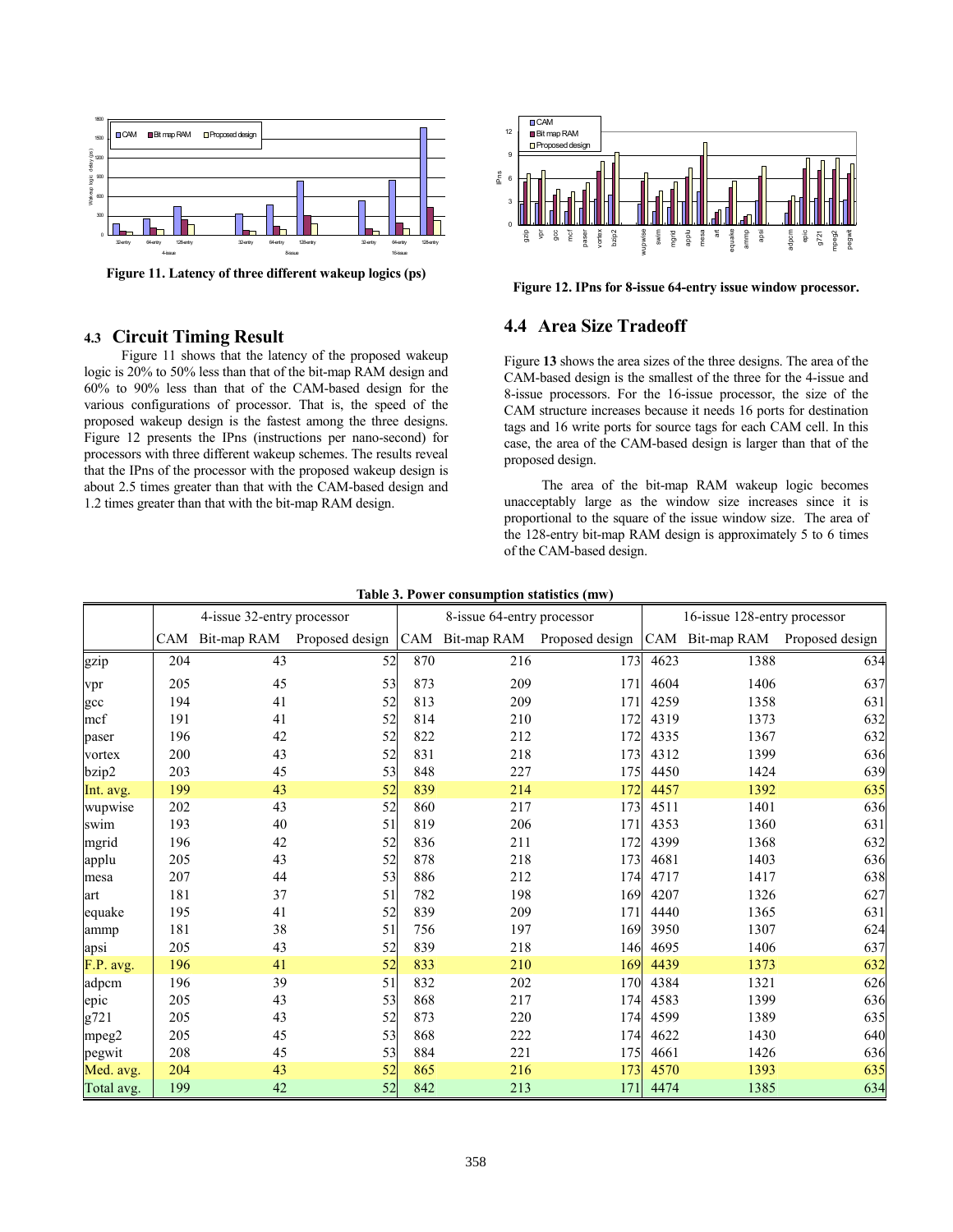

Figure 13. Areas of three wakeup logics  $(\mu m^2)$ .

On the other hand, the proposed wakeup logic uses much less area than the bit-map RAM design. In the 16-issue processor, the area of the proposed wakeup logic is the smallest among the three designs.

## **5. RELATED WORK**

Many previous researches have attempted to reduce the complexity of the dynamic scheduler. Folegnani and González presented a scheduler that dynamically manages the size of issue window and gates off needless (e.g. empty entries and those entries that are ready for execution) wakeup activities [12]. Ernst and Austin proposed a scheduler that employs less tag comparators to reduce the complexity of the scheduler. This scheduler also has a last tag speculator to reduce the frequency of tag matching [5]. Huang and et al. proposed an index-based scheduler [14], which employs producer instruction pointer and consumer instruction pointer to index the instructions that should be woken up, to improve the energy efficiency of the scheduler. However, this scheduler must work together with a conventional CAM structure.

Kim and Lipasti proposed a sequential wakeup mechanism to reduce the complexity of scheduler [15]. In this mechanism, the last-arrival operand is placed into the fast wakeup entry and two (left and right) source operands of an instruction are woken up in two sequential steps. The sequential wakeup logic enables a higher clock frequency by reducing the load capacitance of tag driver in the wakeup logic. Henry and et al. presented a cyclic segmented prefix (CSP) circuit to improve the performance of wakeup logic [17]. Ernst and et al. also proposed a Cyclone scheduler that predicts the operand arrival time and schedules instructions in a countdown cyclic queue. This scheduler reduces the area cost of scheduler and boosts the clock frequency with a small IPC degradation [13]. Other works [18][19][20] reduced the complexity of scheduler by scheduling dependent instructions into data-flow based issue window.

## **6. CONCLUSIONS**

This paper presents an energy-efficient wakeup design for the dynamic scheduler of high-performance superscalar processors. The proposed wakeup scheme reduces the wakeup latency and power consumption by matching source tags directly with the grant lines. This design eliminates the read operation of destination tag and reduces the number of tag lines to be driven in wakeup operation. In addition, this scheme is more efficient for tag matching since only one match circuit is turned on for each match. Furthermore, the proposed design separates the RAM cells from the match circuits to reduce the area cost.

The simulation results show that on average for three different issue-width processors, the proposed design saves power consumption by 80% and 18% respectively compared to the conventional CAM-based wakeup logic and the bit-map RAM design. The proposed design enables an average saving of 77% in the wakeup latency compared to the conventional CAM-based design and an average latency saving of 33% compared to the bitmap RAM design. For area cost, the proposed design is only 29% of the bit-map RAM design and approximately 1.7 times of the CAM-based design for a 128-entry issue window processor.

In conclusion, the results have confirmed that the proposed wakeup scheme greatly improves the power consumption and reduces the latency of conventional wakeup schemes with a moderate area cost.

## **ACKNOWLEDGEMENT**

The work in this paper is in part supported by the research grant under NSC 93-2220-E-006-004, Taiwan, ROC.

#### **7. REFERENCES**

- [1] S. Palacharla, N. P. Jouppi, and J. E. Smith, "Quantifying the Complexity of Superscalar Processors," *Tech.Rep. CS-1328, University of Wisconsin-Madison*, May 1997.
- [2] M. K. Gowan, L. L. Biro, and D. B. Jackson, "Power considerations in the design of the alpha 21264 microprocessor," *Proceedings of the Design Automation Conference (DAC)*, June 1998.
- [3] M. Butler and Y. N. Patt, "An Investigation of the Performance of Various Dynamic Scheduling Techniques," *25th Annual International Symposium on Microarchitecture*, December 1992.
- [4] S.H. Gunther, "personal communication," *Intel Corporation*, May 2003.
- [5] D. Ernst and T. M. Austin, "Efficient dynamic scheduling through tag elimination," *29th Annual International Symposium on Computer Architecture*, May 2002.
- [6] D. Brooks, V. Tiwari, and M. Martonosi, "Wattch: A framework for architectural-level power analysis and optimizations," *27th Annual International Symposium on Computer Architecture*, June 2000.
- [7] D. Burger and T. M. Austin, "The SimpleScalar tool set, version 2.0," *Tech. Rep. CS-1342, University of Wisconsin-Madison*, June 1997.
- [8] SPEC System Performance Evaluation Committee, www.spec.org.
- [9] G. Reinman and N. P. Jouppi, "CACTI 2.0: An Integrated Cache Timing and Power Model," *Tech. Rep. Compaq Western Research Lab*, February 2000.
- [10] M. Goshima et al., "A High-Speed Dynamic Instruction Scheduling Scheme for Superscalar Processors," *34th Annual International Symposium on Microarchitecture*, December 2001.
- [11] C. Lee, M. Potkonjak, and W. Mangione-Smith, "MediaBench: A Tool for Evaluating Multimedia and